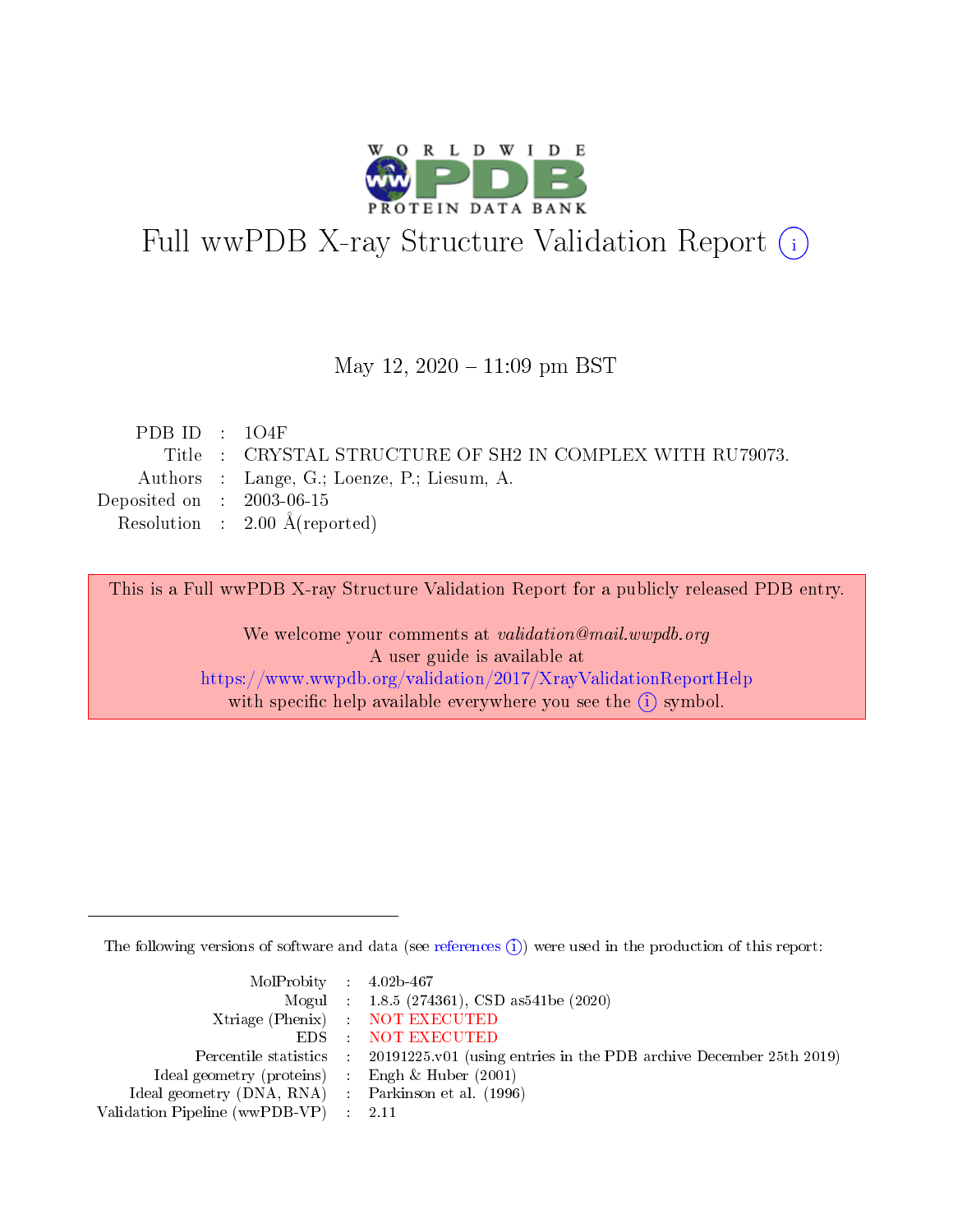## 1 [O](https://www.wwpdb.org/validation/2017/XrayValidationReportHelp#overall_quality)verall quality at a glance  $(i)$

The following experimental techniques were used to determine the structure: X-RAY DIFFRACTION

The reported resolution of this entry is 2.00 Å.

Percentile scores (ranging between 0-100) for global validation metrics of the entry are shown in the following graphic. The table shows the number of entries on which the scores are based.



| Metric                | Whole archive<br>(# $\rm{Entries}$ ) | Similar resolution<br>$(\#\text{Entries}, \text{resolution range}(\text{\AA})$ |
|-----------------------|--------------------------------------|--------------------------------------------------------------------------------|
| Clashscore            | 141614                               | $9178(2.00-2.00)$                                                              |
| Ramachandran outliers | 138981                               | $9054(2.00-2.00)$                                                              |
| Sidechain outliers    | 138945                               | $9053(2.00-2.00)$                                                              |

The table below summarises the geometric issues observed across the polymeric chains and their fit to the electron density. The red, orange, yellow and green segments on the lower bar indicate the fraction of residues that contain outliers for  $\geq=3$ , 2, 1 and 0 types of geometric quality criteria respectively. A grey segment represents the fraction of residues that are not modelled. The numeric value for each fraction is indicated below the corresponding segment, with a dot representing fractions  $\leq=5\%$ 

Note EDS was not executed.

| Mol | ${\rm Chain}$ | Length  | Quality of chain |     |  |  |  |  |
|-----|---------------|---------|------------------|-----|--|--|--|--|
|     |               | $108\,$ |                  |     |  |  |  |  |
|     | . .           |         | 81%              | 13% |  |  |  |  |

The following table lists non-polymeric compounds, carbohydrate monomers and non-standard residues in protein, DNA, RNA chains that are outliers for geometric or electron-density-fit criteria:

|     |     |  | Mol   Type   Chain   Res   Chirality   Geometry   Clashes   Electron density |
|-----|-----|--|------------------------------------------------------------------------------|
| 790 | 300 |  |                                                                              |

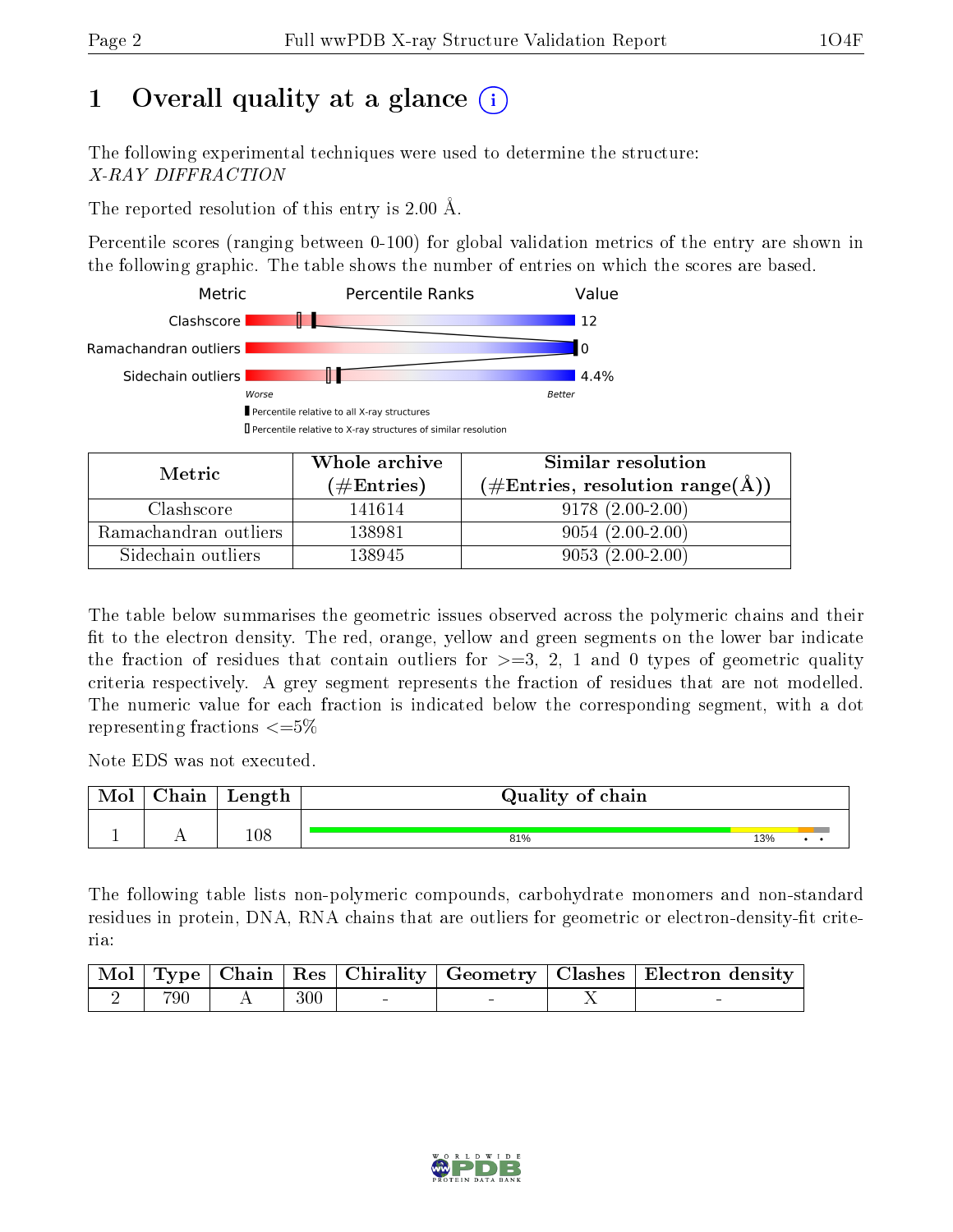# 2 Entry composition (i)

There are 3 unique types of molecules in this entry. The entry contains 954 atoms, of which 0 are hydrogens and 0 are deuteriums.

In the tables below, the ZeroOcc column contains the number of atoms modelled with zero occupancy, the AltConf column contains the number of residues with at least one atom in alternate conformation and the Trace column contains the number of residues modelled with at most 2 atoms.

Molecule 1 is a protein called PROTO-ONCOGENE TYROSINE-PROTEIN KINASE SRC.

| Mol | Chain   Residues | Atoms                 |     |     |     |  | $\text{ZeroOcc}$   AltConf   Trace |  |
|-----|------------------|-----------------------|-----|-----|-----|--|------------------------------------|--|
|     | 105              | $_{\rm Total}$<br>849 | 534 | 152 | 160 |  |                                    |  |

There is a discrepancy between the modelled and reference sequences:

|  | Chain   Residue   Modelled   Actual | Comment                                 | Reference |
|--|-------------------------------------|-----------------------------------------|-----------|
|  | CSC                                 | $\pm$ modified residue $\pm$ UNP P12931 |           |

• Molecule 2 is 1,2,3,4-TETRAHYDROQUINOLIN-8-YL DIHYDROGEN PHOSPHATE (three-letter code: 790) (formula:  $C_9H_{12}NO_4P$ ).



| Mol | $\perp$ Chain   Residues | Atoms       |  |  | $ZeroOcc \   \ AltConf \  $ |  |  |
|-----|--------------------------|-------------|--|--|-----------------------------|--|--|
|     |                          | Total C N O |  |  |                             |  |  |
|     |                          |             |  |  |                             |  |  |

• Molecule 3 is water.

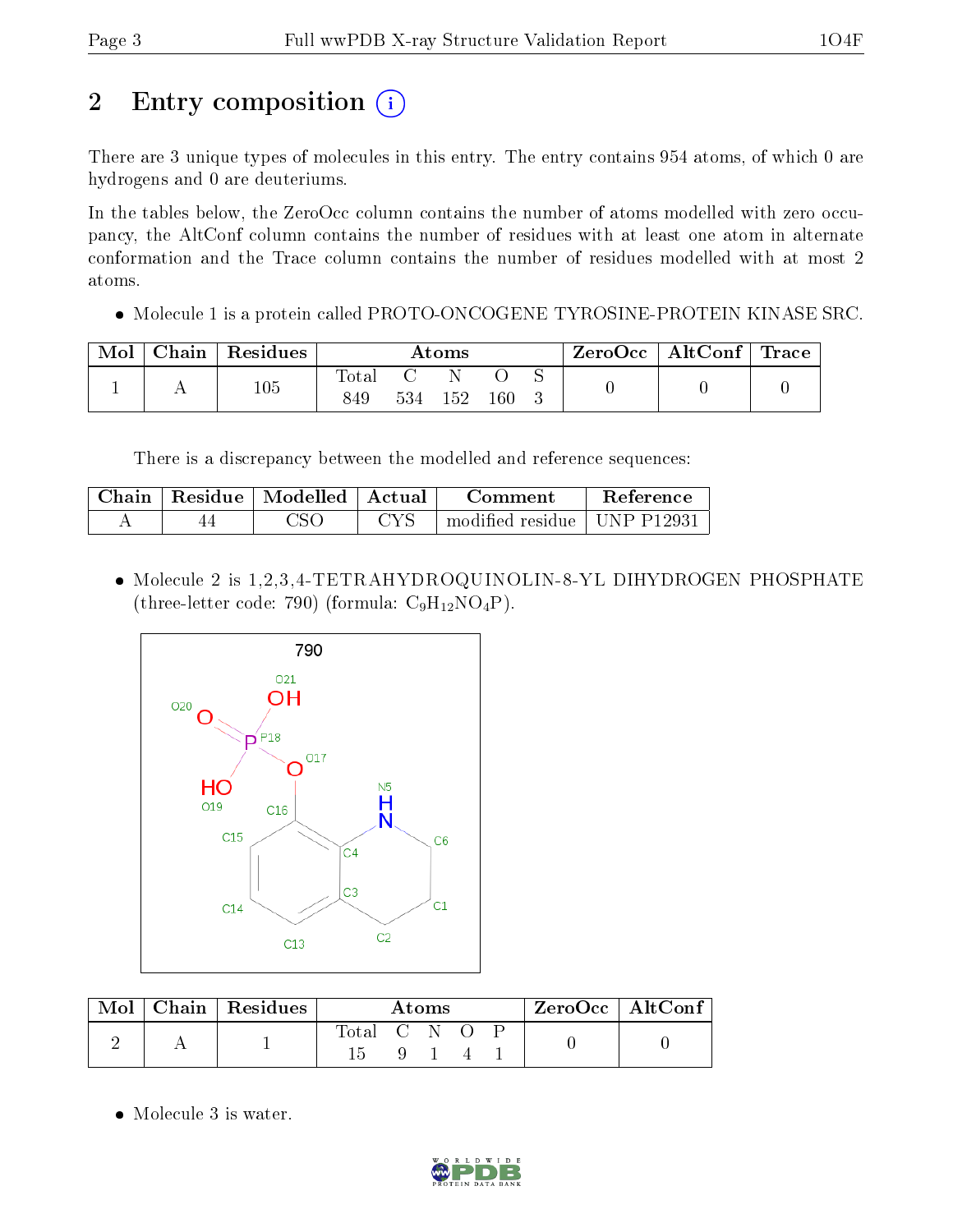|  | $\text{Mol}$   Chain   Residues | Atoms             | $ZeroOcc \mid AltConf \mid$ |
|--|---------------------------------|-------------------|-----------------------------|
|  | 90                              | Total<br>90<br>90 |                             |

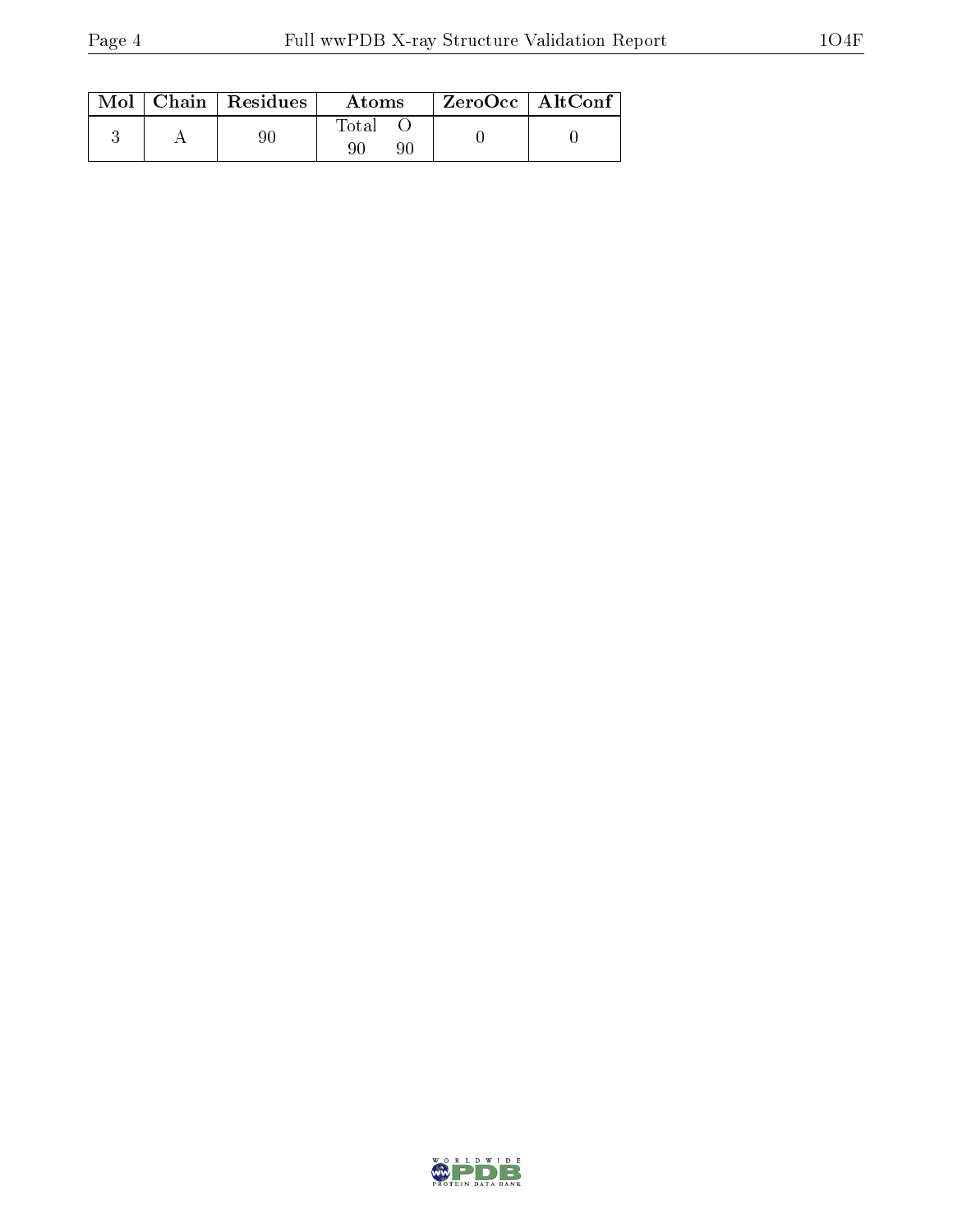### 3 Residue-property plots (i)

These plots are drawn for all protein, RNA and DNA chains in the entry. The first graphic for a chain summarises the proportions of the various outlier classes displayed in the second graphic. The second graphic shows the sequence view annotated by issues in geometry. Residues are colorcoded according to the number of geometric quality criteria for which they contain at least one outlier: green  $= 0$ , yellow  $= 1$ , orange  $= 2$  and red  $= 3$  or more. Stretches of 2 or more consecutive residues without any outlier are shown as a green connector. Residues present in the sample, but not in the model, are shown in grey.

Note EDS was not executed.

• Molecule 1: PROTO-ONCOGENE TYROSINE-PROTEIN KINASE SRC



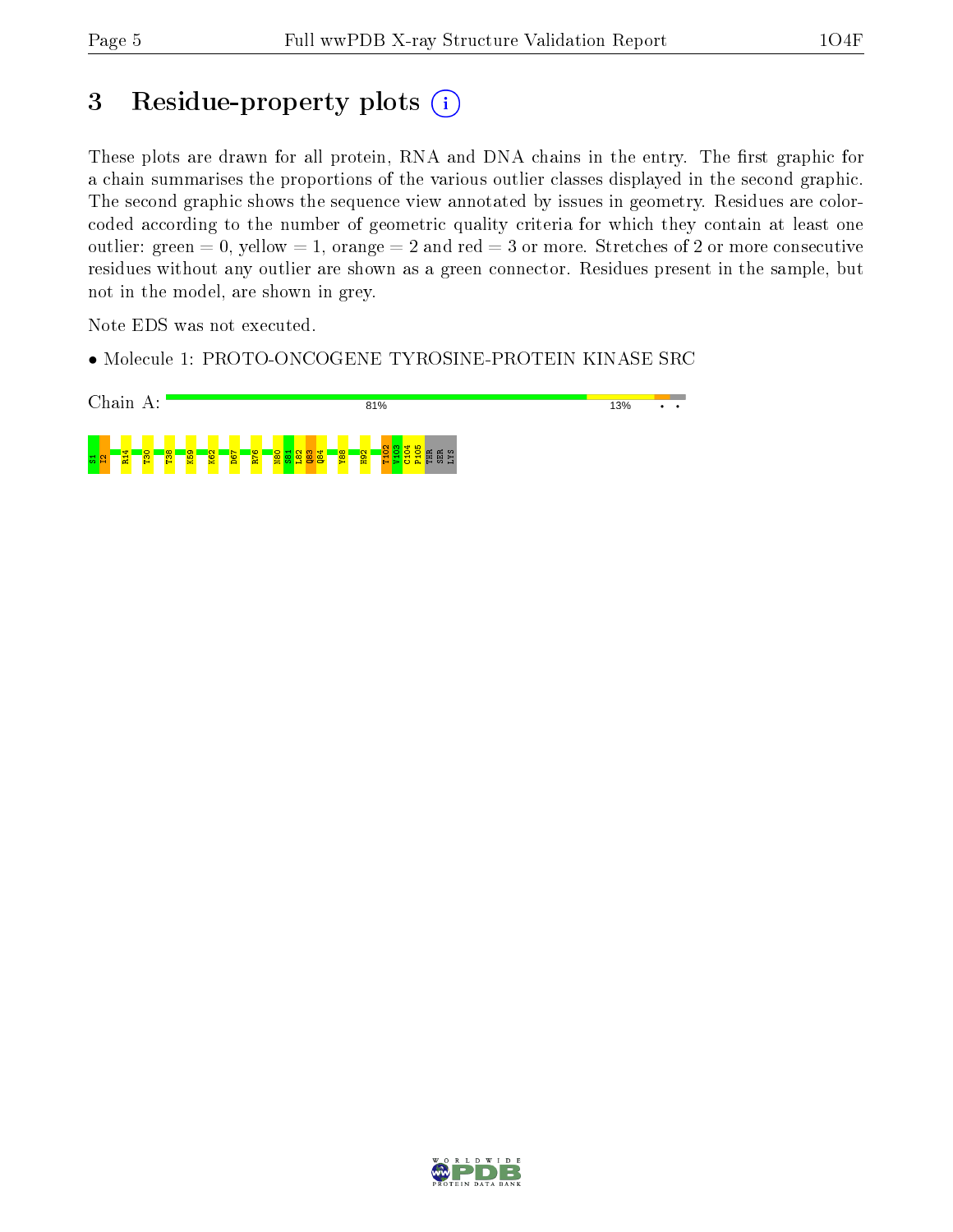## 4 Data and refinement statistics  $(i)$

Xtriage (Phenix) and EDS were not executed - this section is therefore incomplete.

| Property                               | <b>Value</b>                                                 | Source    |  |
|----------------------------------------|--------------------------------------------------------------|-----------|--|
| Space group                            | P 21 21 21                                                   | Depositor |  |
| Cell constants                         | $26.67\text{\AA}$<br>$\overline{59.54\mathrm{A}}$<br>-64.73Å | Depositor |  |
| a, b, c, $\alpha$ , $\beta$ , $\gamma$ | $90.00^\circ$<br>$90.00^\circ$<br>$90.00^\circ$              |           |  |
| Resolution $(A)$                       | $-2.00$<br>8.00                                              | Depositor |  |
| % Data completeness                    | $94.8$ $(8.00-2.00)$                                         | Depositor |  |
| (in resolution range)                  |                                                              |           |  |
| $\mathrm{R}_{merge}$                   | 0.07                                                         | Depositor |  |
| $\mathrm{R}_{sym}$                     | (Not available)                                              | Depositor |  |
| Refinement program                     | X-PLOR 3.851                                                 | Depositor |  |
| $R, R_{free}$                          | (Not available)<br>0.164                                     | Depositor |  |
| Estimated twinning fraction            | $\overline{\text{No}}$ twinning to report.                   | Xtriage   |  |
| Total number of atoms                  | 954                                                          | wwPDB-VP  |  |
| Average B, all atoms $(A^2)$           | 26.0                                                         | wwPDB-VP  |  |

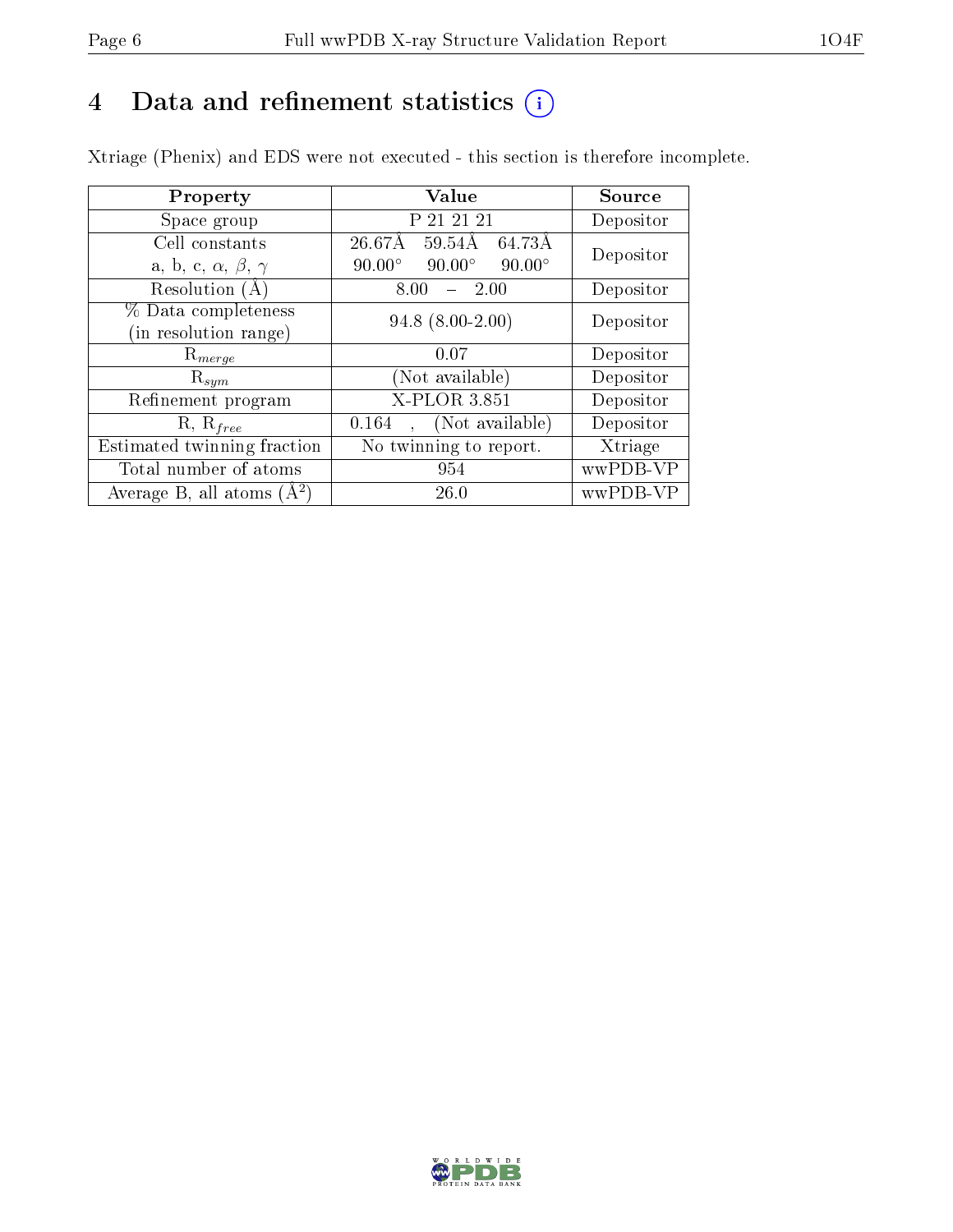## 5 Model quality  $(i)$

### 5.1 Standard geometry  $\overline{()}$

Bond lengths and bond angles in the following residue types are not validated in this section: CSO, 790

The Z score for a bond length (or angle) is the number of standard deviations the observed value is removed from the expected value. A bond length (or angle) with  $|Z| > 5$  is considered an outlier worth inspection. RMSZ is the root-mean-square of all Z scores of the bond lengths (or angles).

| $Mol$   Chain |      | Bond lengths                    | Bond angles |        |  |
|---------------|------|---------------------------------|-------------|--------|--|
|               |      | RMSZ $ #Z  > 5$ RMSZ $ #Z  > 5$ |             |        |  |
|               | 0.62 | 0/858                           | 0.79        | 0/1154 |  |

There are no bond length outliers.

There are no bond angle outliers.

There are no chirality outliers.

There are no planarity outliers.

#### 5.2 Too-close contacts  $(i)$

In the following table, the Non-H and H(model) columns list the number of non-hydrogen atoms and hydrogen atoms in the chain respectively. The H(added) column lists the number of hydrogen atoms added and optimized by MolProbity. The Clashes column lists the number of clashes within the asymmetric unit, whereas Symm-Clashes lists symmetry related clashes.

| Mol |  |     |   | Chain   Non-H   H(model)   H(added)   Clashes   Symm-Clashes |
|-----|--|-----|---|--------------------------------------------------------------|
|     |  | 927 | ഹ |                                                              |
|     |  |     |   |                                                              |
|     |  |     |   |                                                              |
|     |  |     |   |                                                              |

The all-atom clashscore is defined as the number of clashes found per 1000 atoms (including hydrogen atoms). The all-atom clashscore for this structure is 12.

All (21) close contacts within the same asymmetric unit are listed below, sorted by their clash magnitude.

| Atom-1                 | Atom-2            | Interatomic<br>distance $(A)$ | Clash<br>overlap $(A)$ |  |
|------------------------|-------------------|-------------------------------|------------------------|--|
| $1:$ A $:$ 14: ARG·NH2 | $2.4.300.790$ HN5 | .68                           | - u                    |  |

Continued on next page...

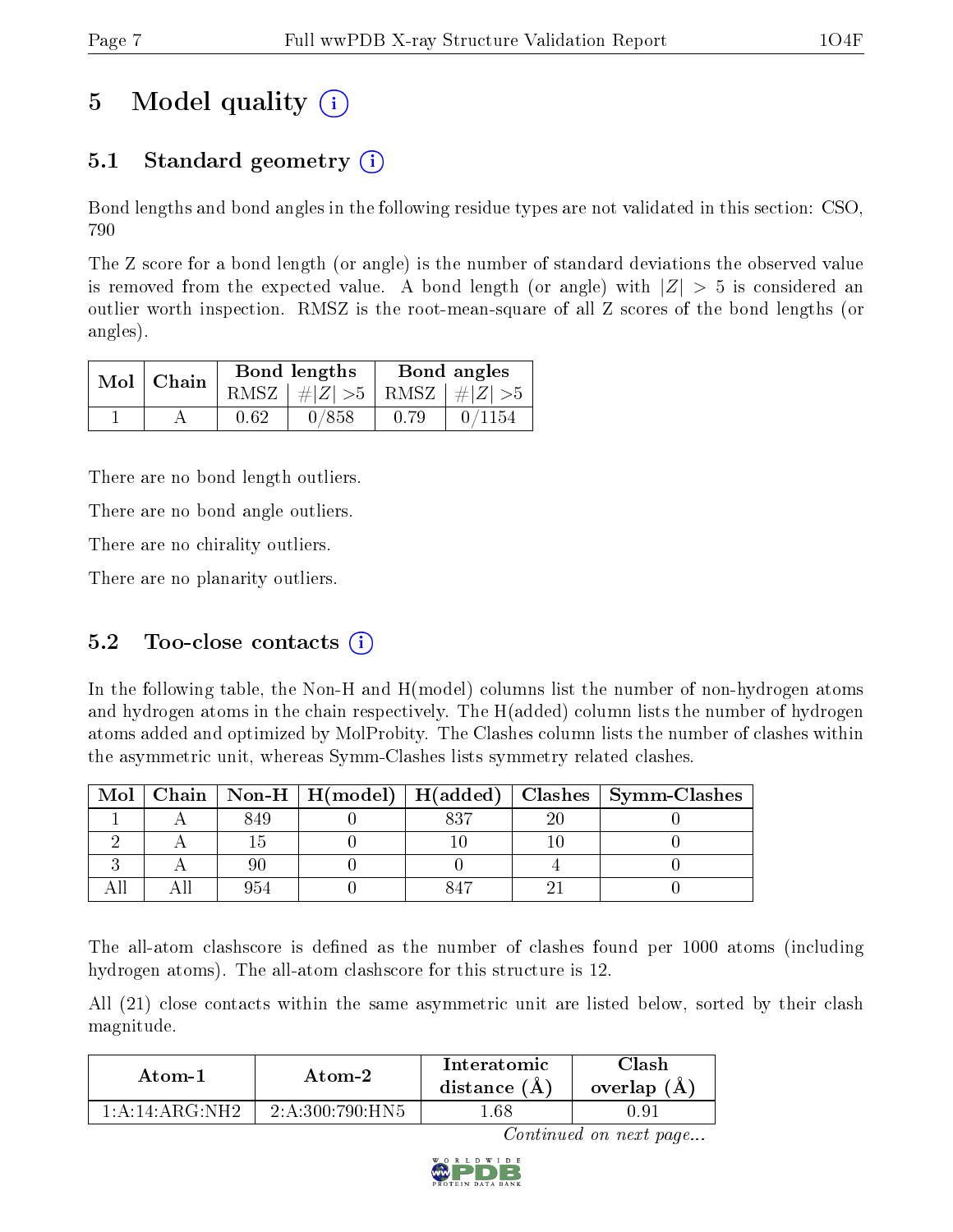| Atom-1                      | Atom-2             | Interatomic      | Clash         |
|-----------------------------|--------------------|------------------|---------------|
|                             |                    | distance $(\AA)$ | overlap $(A)$ |
| 1: A:83: GLN: H             | 1: A:83: GLN: HE21 | 1.17             | 0.87          |
| 1:A:14:ARG:HH22             | 2:A:300:790:HN5    | 1.24             | 0.85          |
| 1: A:38:THR:OG1             | 2:A:300:790:H15    | 1.88             | 0.74          |
| 1: A:62:LYS:CE              | 2:A:300:790:H13    | 2.25             | 0.67          |
| 2:A:300:790:H62             | 3:A:390:HOH:O      | 1.97             | 0.64          |
| 1: A:83: GLN: H             | 1: A:83: GLN: NE2  | 1.94             | 0.60          |
| $1:A:62:LYS:H\overline{E3}$ | 2:A:300:790:H13    | 1.85             | 0.59          |
| 1: A:88: TYR:O              | 1:A:92:HIS:HD2     | 1.97             | 0.47          |
| 1:A:4:ARG:NH2               | 2:A:300:790:N5     | 2.45             | 0.46          |
| $1:A:14:ARG:H\overline{B2}$ | 2:A:300:790:O19    | 2.16             | 0.46          |
| 1:A:14:ARG:HH22             | 2:A:300:790:C6     | 2.29             | 0.45          |
| 1: A:83: GLN:N              | 1: A:83: GLN: HE21 | 2.00             | 0.45          |
| 1: A: 104: CYS: HA          | 1:A:105:PRO:HD3    | 1.84             | 0.44          |
| 1:A:14:ARG:NH2              | 2:A:300:790:O20    | 2.50             | 0.44          |
| 1:A:102:THR:HB              | 3:A:388:HOH:O      | 2.17             | 0.44          |
| 1:A:2:ILE:HD12              | 1: A:82:LEU:CD2    | 2.50             | 0.42          |
| 1: A:59: LYS: HE2           | 3:A:334:HOH:O      | 2.20             | 0.42          |
| 1: A:30:THR:HA              | 1:A:102:THR:O      | 2.19             | 0.42          |
| 1: A:76: ARG: NH1           | 3:A:343:HOH:O      | 2.52             | 0.42          |
| 1: A:80: ASN:HB2            | 1: A:84: GLN:OE1   | 2.20             | 0.42          |

Continued from previous page...

There are no symmetry-related clashes.

#### 5.3 Torsion angles (i)

#### 5.3.1 Protein backbone (i)

In the following table, the Percentiles column shows the percent Ramachandran outliers of the chain as a percentile score with respect to all X-ray entries followed by that with respect to entries of similar resolution.

The Analysed column shows the number of residues for which the backbone conformation was analysed, and the total number of residues.

| $\mid$ Mol $\mid$ Chain | Analysed                     | Favoured   Allowed   Outliers   Percentiles |       |                             |  |
|-------------------------|------------------------------|---------------------------------------------|-------|-----------------------------|--|
|                         | $102/108$ (94\%)   99 (97\%) |                                             | 3(3%) | $\boxed{100}$ $\boxed{100}$ |  |

There are no Ramachandran outliers to report.

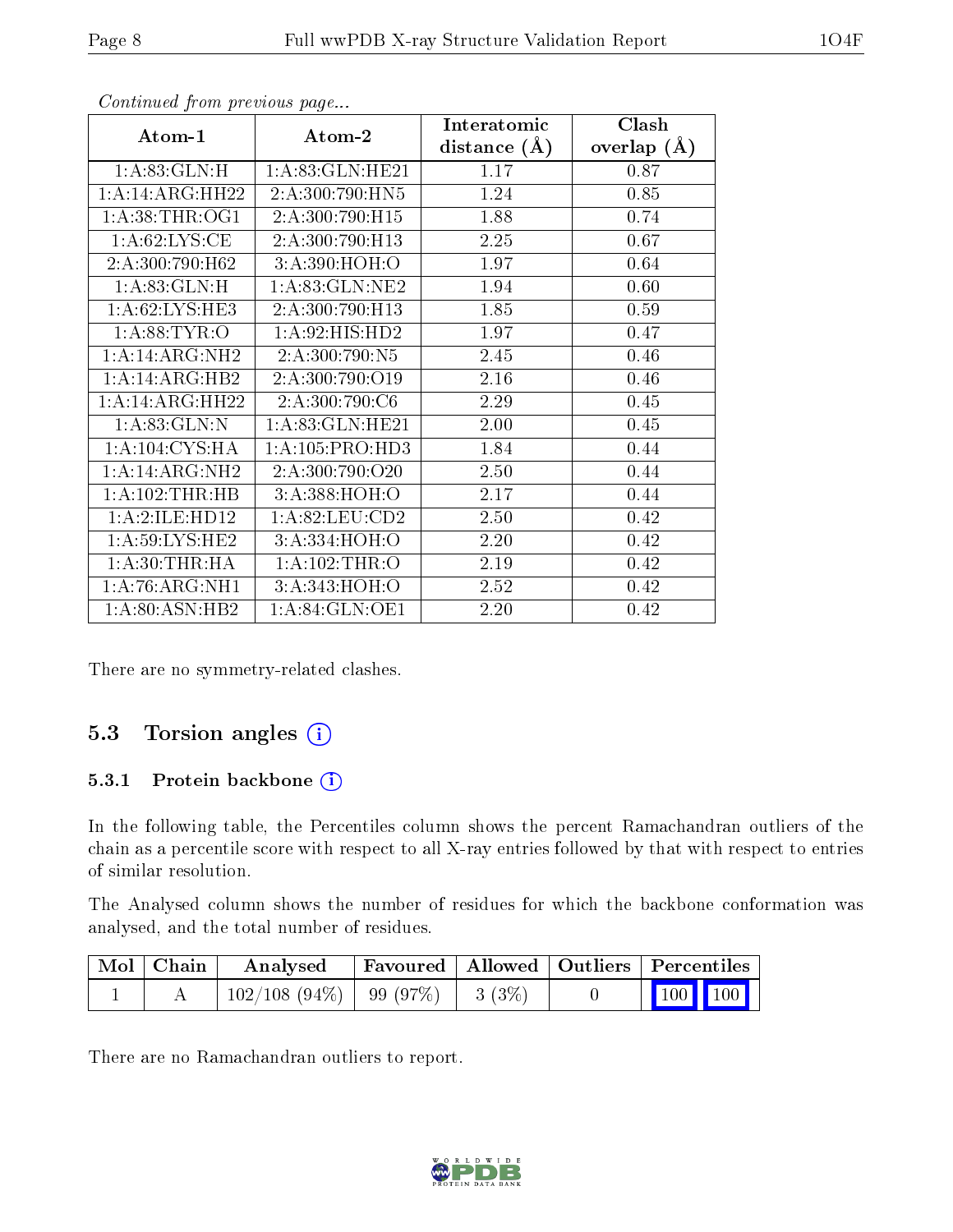#### 5.3.2 Protein sidechains  $\left( \widehat{\mathbf{i}} \right)$

In the following table, the Percentiles column shows the percent sidechain outliers of the chain as a percentile score with respect to all X-ray entries followed by that with respect to entries of similar resolution.

The Analysed column shows the number of residues for which the sidechain conformation was analysed, and the total number of residues.

|  | Mol   Chain   Analysed   Rotameric   Outliers   Percentiles |  |       |  |
|--|-------------------------------------------------------------|--|-------|--|
|  | $\mid 91/94 (97\%) \mid 87 (96\%) \mid 4 (4\%)$             |  | 28 25 |  |

All (4) residues with a non-rotameric sidechain are listed below:

| Mol | Chain | Res | Type       |
|-----|-------|-----|------------|
|     |       |     | H E        |
|     |       | 67  | ASP        |
|     |       | 83  | <b>GLN</b> |
|     |       | 102 | 'THR       |

Some sidechains can be flipped to improve hydrogen bonding and reduce clashes. All (3) such sidechains are listed below:

| $\operatorname{Mol}$ | Chain | Res | Type |
|----------------------|-------|-----|------|
|                      |       |     | GL N |
|                      |       | 83  | GL N |
|                      |       |     |      |

#### 5.3.3 RNA [O](https://www.wwpdb.org/validation/2017/XrayValidationReportHelp#rna)i

There are no RNA molecules in this entry.

#### 5.4 Non-standard residues in protein, DNA, RNA chains (i)

1 non-standard protein/DNA/RNA residue is modelled in this entry.

In the following table, the Counts columns list the number of bonds (or angles) for which Mogul statistics could be retrieved, the number of bonds (or angles) that are observed in the model and the number of bonds (or angles) that are defined in the Chemical Component Dictionary. The Link column lists molecule types, if any, to which the group is linked. The Z score for a bond length (or angle) is the number of standard deviations the observed value is removed from the expected value. A bond length (or angle) with  $|Z| > 2$  is considered an outlier worth inspection. RMSZ is the root-mean-square of all Z scores of the bond lengths (or angles).

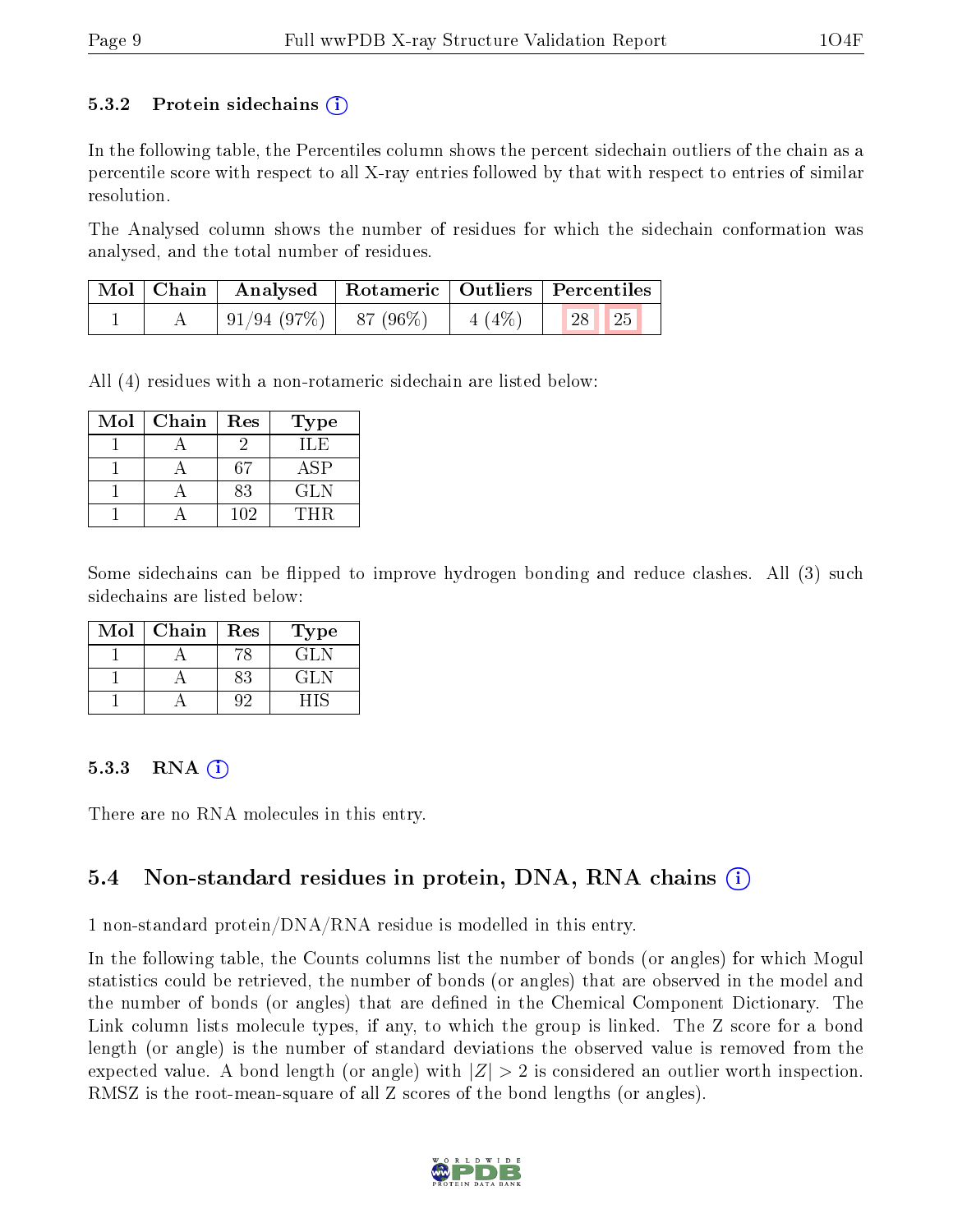| Chain  <br>Mol<br><b>Type</b> | Res | $\Box$ Link | Bond lengths |                                    |      | Bond angles          |        |               |                          |
|-------------------------------|-----|-------------|--------------|------------------------------------|------|----------------------|--------|---------------|--------------------------|
|                               |     |             |              | $\frac{1}{2}$ Counts $\frac{1}{2}$ |      | $ RMSZ $ $\# Z  > 2$ | Counts | RMSZ   $# Z $ |                          |
|                               | CSC | 44          |              | 3.6.7                              | 0.65 |                      | 0.6.8  | 0.00          | $\overline{\phantom{0}}$ |

In the following table, the Chirals column lists the number of chiral outliers, the number of chiral centers analysed, the number of these observed in the model and the number defined in the Chemical Component Dictionary. Similar counts are reported in the Torsion and Rings columns. '-' means no outliers of that kind were identified.

|        |  |  | Mol   Type   Chain   Res   Link   Chirals   Torsions   Rings |  |
|--------|--|--|--------------------------------------------------------------|--|
| t CSO. |  |  | 0/1/5/7                                                      |  |

There are no bond length outliers.

There are no bond angle outliers.

There are no chirality outliers.

There are no torsion outliers.

There are no ring outliers.

No monomer is involved in short contacts.

#### 5.5 Carbohydrates (i)

There are no carbohydrates in this entry.

### 5.6 Ligand geometry (i)

1 ligand is modelled in this entry.

In the following table, the Counts columns list the number of bonds (or angles) for which Mogul statistics could be retrieved, the number of bonds (or angles) that are observed in the model and the number of bonds (or angles) that are defined in the Chemical Component Dictionary. The Link column lists molecule types, if any, to which the group is linked. The Z score for a bond length (or angle) is the number of standard deviations the observed value is removed from the expected value. A bond length (or angle) with  $|Z| > 2$  is considered an outlier worth inspection. RMSZ is the root-mean-square of all Z scores of the bond lengths (or angles).

| Mol | Type    | Chain | $\operatorname{Res}$<br>Link |        | Bond lengths |      | Bond angles |          |      |          |
|-----|---------|-------|------------------------------|--------|--------------|------|-------------|----------|------|----------|
|     |         |       |                              |        | Counts       | RMSZ | $\# Z $     | Counts   | RMSZ | $\# Z $  |
|     | $790\,$ |       | 300                          | $\sim$ | 16, 16, 16   | 0.84 |             | 18,23,23 | 1.87 | (5 (27%) |

In the following table, the Chirals column lists the number of chiral outliers, the number of chiral centers analysed, the number of these observed in the model and the number defined in the

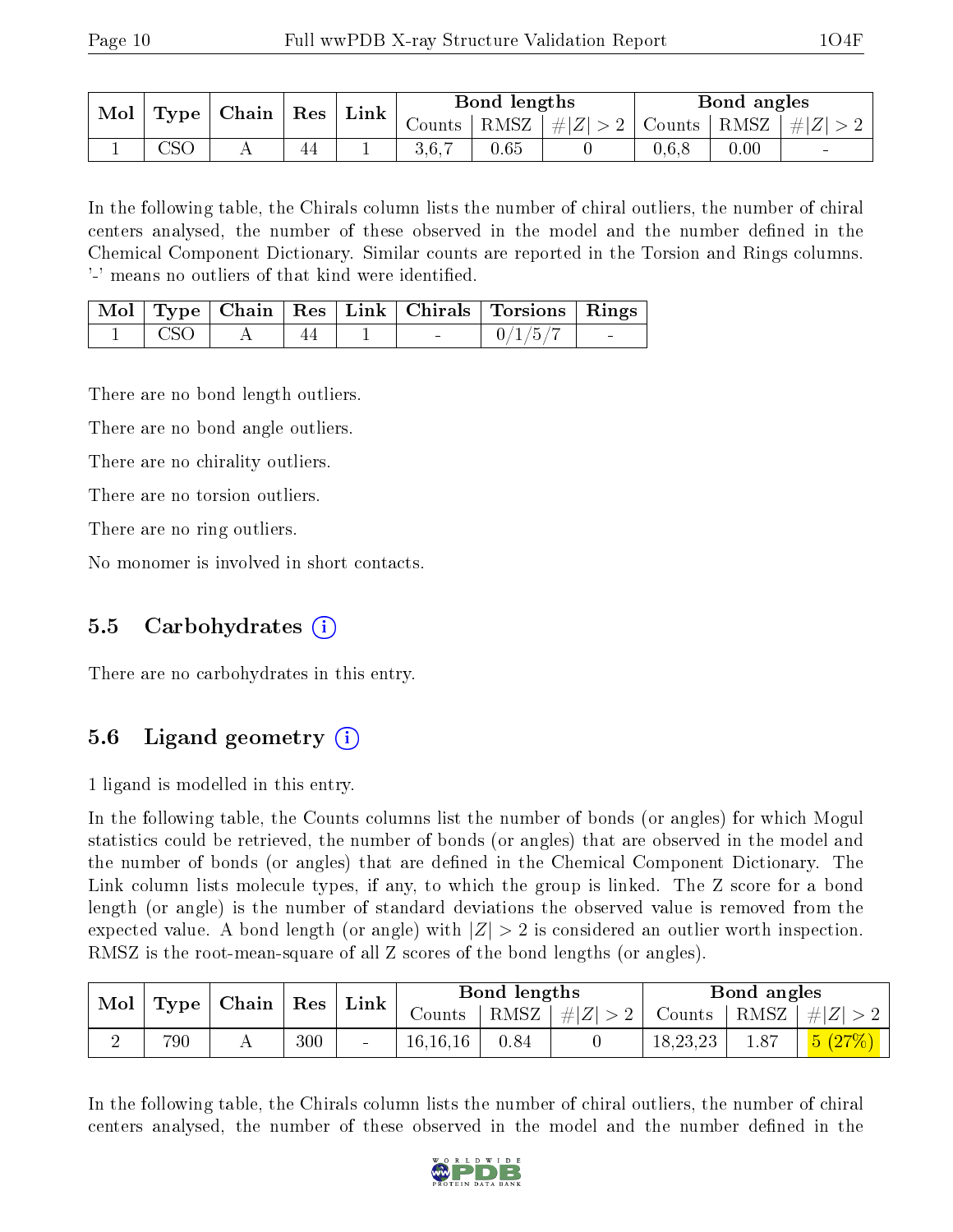Chemical Component Dictionary. Similar counts are reported in the Torsion and Rings columns. '-' means no outliers of that kind were identified.

|     |     |        |        | Mol   Type   Chain   Res   Link   Chirals   Torsions   Rings |  |
|-----|-----|--------|--------|--------------------------------------------------------------|--|
| 790 | 300 | $\sim$ | $\sim$ | $\frac{2/5/12/12}{10/2/2/2}$                                 |  |

There are no bond length outliers.

All (5) bond angle outliers are listed below:

| Mol            | Chain | $\operatorname{Res}% \left( \mathcal{N}\right) \equiv\operatorname{Res}(\mathcal{N}_{0})\cap\mathcal{N}_{1}$ | Type | Atoms                                             |         | Observed $(°)$ | Ideal(°) |
|----------------|-------|--------------------------------------------------------------------------------------------------------------|------|---------------------------------------------------|---------|----------------|----------|
|                |       | 300                                                                                                          | 790  | O <sub>19</sub> -P <sub>18</sub> -O <sub>17</sub> | $-4.31$ | 91.76          | 105.24   |
|                |       | 300                                                                                                          | 790  | P <sub>18</sub> -O <sub>17</sub> -C <sub>16</sub> | $-3.63$ | 111.23         | 123.66   |
|                |       | 300                                                                                                          | 790  | O <sub>21</sub> -P <sub>18</sub> -O <sub>17</sub> | 3.28    | 115.49         | 105.24   |
| $\overline{2}$ |       | 300                                                                                                          | 790  | $O17-P18-O20$                                     | 2.55    | 118.91         | 109.31   |
| $\overline{2}$ |       | 300                                                                                                          | 790  | $C2-C3-C4$                                        | 2.14    | 122.33         | 119.76   |

There are no chirality outliers.

All (2) torsion outliers are listed below:

| Mol | Chain | Res | Type | Atoms             |
|-----|-------|-----|------|-------------------|
|     |       | 300 | 790  | $C4-C16-C17-P18$  |
|     |       | 300 | 790  | $C15-C16-O17-P18$ |

There are no ring outliers.

1 monomer is involved in 10 short contacts:

|  |      |     | Mol   Chain   Res   Type   Clashes   Symm-Clashes |
|--|------|-----|---------------------------------------------------|
|  | -300 | 790 |                                                   |

#### 5.7 [O](https://www.wwpdb.org/validation/2017/XrayValidationReportHelp#nonstandard_residues_and_ligands)ther polymers  $(i)$

There are no such residues in this entry.

#### 5.8 Polymer linkage issues (i)

There are no chain breaks in this entry.